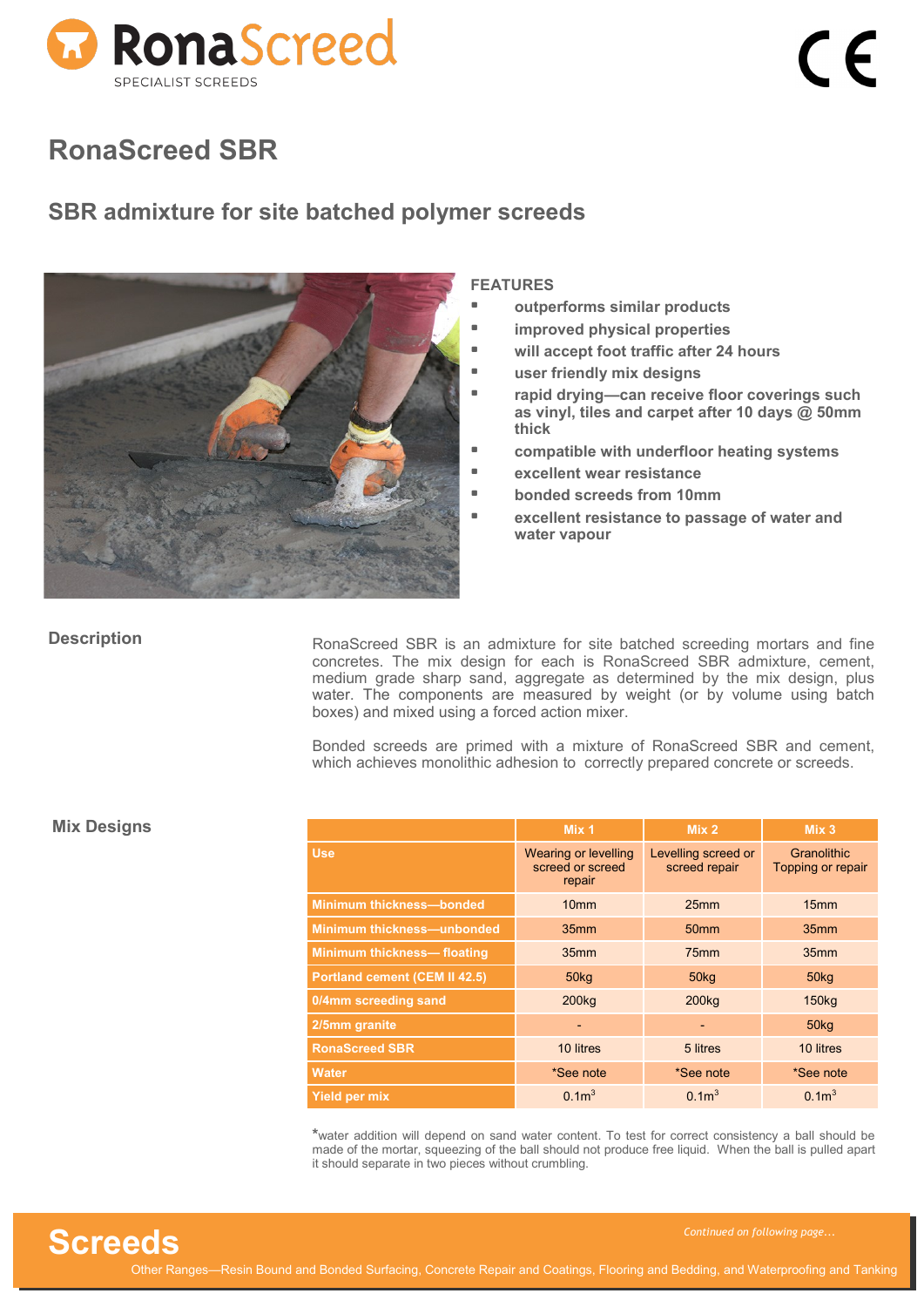### **SBR admixture for site batched polymer screeds**

### **Physical Properties**

|                                | Mix 1                     | Mix <sub>2</sub>          | Mix <sub>3</sub>          |
|--------------------------------|---------------------------|---------------------------|---------------------------|
| Compressive strength @ 1 day   | $>12N/mm^2$               | $>11$ N/mm <sup>2</sup>   | $>20$ N/mm <sup>2</sup>   |
| Compressive strength @ 3 days  | $>$ 32N/mm <sup>2</sup>   | $>$ 30N/mm <sup>2</sup>   | $>$ 40N/mm <sup>2</sup>   |
| Compressive strength @ 7 days  | $>40$ N/mm <sup>2</sup>   | $>$ 34N/mm <sup>2</sup>   | $>$ 56N/mm <sup>2</sup>   |
| Compressive strength @ 28 days | $>$ 45N/mm <sup>2</sup>   | $>40$ N/mm <sup>2</sup>   | $> 60$ N/mm <sup>2</sup>  |
|                                |                           |                           |                           |
| Tensile strength @ 7 days      | $> 4N/mm^2$               | $> 3N/mm^2$               | $> 4.5$ N/mm <sup>2</sup> |
| Tensile strength @ 28 days     | $> 4.5$ N/mm <sup>2</sup> | $>$ 3.5N/mm <sup>2</sup>  | $> 5N/mm^2$               |
|                                |                           |                           |                           |
| Flexural strength @ 7 days     | $>10N/mm^2$               | $> 6.5$ N/mm <sup>2</sup> | $> 9N/mm^2$               |
| Flexural strength @ 28 days    | $>10$ N/mm <sup>2</sup>   | $>7$ N/mm <sup>2</sup>    | $>10$ N/mm <sup>2</sup>   |
|                                |                           |                           |                           |

**Note that all quoted data is based on tests conducted at 20°C by casting 100mm cubes which are air cured.**  Results shown are typical strengths achieved by casting and curing cubes in laboratory conditions; site<br>strengths will be lower. Water addition is variable according to the water content of the aggregate.

#### **Instructions for Use**

#### **Preparation**

The substrate on which the screed is being placed must be structurally sound and stable and suitable to receive a high strength screed or topping. Surfaces should ideally be vacuum shot blasted or similar to expose the aggregate and provide a mechanical key. All grease and oil must be removed. Dust, debris and loose material must be removed by vacuuming. Weakness in the substrate may result in debonding and failure of the screed or topping applied to it. The recommendations regarding assessment of the substrate given in BS8204-3: 2004 should be followed. Note the minimum and maximum application depths for each mix design. For patch repairs, the existing substrate must be square cut to the minimum screed depth, to allow the minimum depth of mortar to be placed.

#### **Damping**

The prepared surfaces must be thoroughly damped with clean water. Very porous surfaces may require soaking for up to 24 hours. All free water must be removed before the primer is applied.

#### **Priming**

Brush apply a coat of RonaScreed SBR/ cement primer mixed 1:1 by volume to the damp surface immediately before applying the screed, at the rate of  $3-4m^2$ approximately per litre of RonaScreed SBR. Mix the primer thoroughly and apply evenly over the surfaces ensuring total and uniform coverage, taking care to avoid ponding. Only prime an area of floor which can be covered by the mortar within the working time of the primer.

#### **Note that the primer must not be allowed to dry. If it dries it must be thoroughly scratched and reapplied.**

#### **Mixing**

RonaScreed SBR screeds should be mixed by forced action mixer, to ensure adequate dispersal of mix components. The use of a forced action mixer (e.g.. CreteAngle or Baron M200/ 300) will provide optimum performance; free fall mixers **must not** be used, dispersal of components is poor. When using an efficient mixer, a mixing time of 3/4 minutes is normally sufficient. It is essential to the performance of the screed that there is sufficient gauging liquid in the mix and

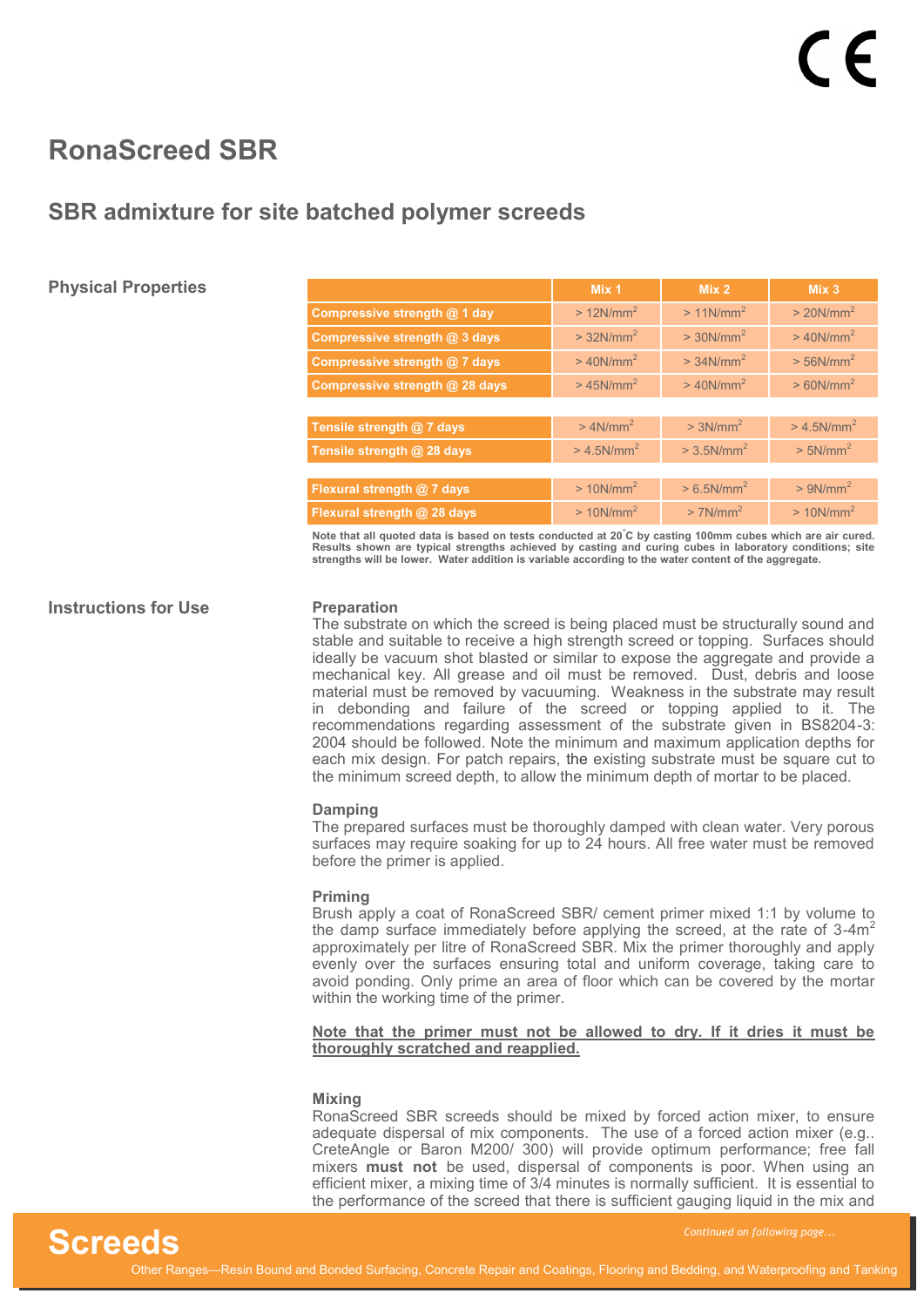### **SBR admixture for site batched polymer screeds**

| <b>Instructions for Use</b> |  |
|-----------------------------|--|
| (continued)                 |  |

that the correct amount of RonaScreed SBR is used. The consistency of the screed must **not** be semi-dry, adequate hydration of the cement is essential to achievement of strength. To test for correct consistency, make a ball of the mixed material. If the ball can be pulled apart without crumbling, the mortar will contain sufficient gauging liquid to fully hydrate the cement and allow proper compaction. Once mixed the mortar should be used as quickly as possible.

#### **Placing**

Screeds and toppings with an overall thickness greater than the maximum depth per layer, 50mm approximately, must be placed monolithically (wet on wet) in more than one layer to ensure compaction. Each layer should be of approximately equal thickness and using the same mix design. To ensure satisfactory adhesion the lower layer(s) should be combed or raked to provide a key for the next layer. Should intermediate layers be allowed to dry, a priming coat must be applied before application of the next layer.

Stress relief joints should be formed in bonded screed/ topping over day joints in the concrete and expansion, contraction and movement joints must be expressed in the screed and on suspended slabs, over beams to accommodate deflection. Floating and unbonded screeds should be separated from other building elements with isolation joints at screed perimeters, in doorways and around columns, manholes and fixed bases. Joints should also be formed between any hot and cold areas of the floor. For further information refer to BS8204-1.

#### **Curing**

As soon as possible after finishing the surface, cure with tight fitting polythene or Ronacrete Curing Membrane. Leave polythene in place for at least 24 hours to prevent rapid moisture loss and surface cracking and crazing. Take care not to damage the surface. The use of Ronacrete Curing Membrane is preferred for screeds which will not receive bonded floorings or sealers, curing may commence immediately after trowelling is complete.

**Initial traffic** 

#### **Traffic**

RonaScreed SBR screeds, toppings and repairs can receive foot traffic after 24- 48 hours (typically at 20°C) and after 3-5 days (typically at 20°C) heavy traffic may be allowed. This time will vary according to temperature, amount of liquid added during mixing, air circulation and other site conditions.

The time at which floor coverings can be laid over a RonaScreed SBR screed is dependent on residual moisture content. Testing for relative humidity (RH) at the surface is an accepted non-destructive means of determining residual moisture content. Typically, a RonaScreed SBR screed will achieve 75% RH after 10 days air curing at 50mm thickness (at 20°C & 65% air humidity). Measure RH with a correctly calibrated hygrometer attached to a humidity box, see BS8203. **Overlaying with floorings**

RonaScreed SBR screeds can be used in most weather conditions and in a wide temperature range, typically from +3°C, on a rising thermometer, to 25°C and above. Note that at high ambient temperatures the working time of the mix will be reduced and increased at lower temperatures. Materials should ideally be stored in dry frost free conditions between  $10^{\circ}$ C and  $20^{\circ}$ C before use. **Working Temperatures**